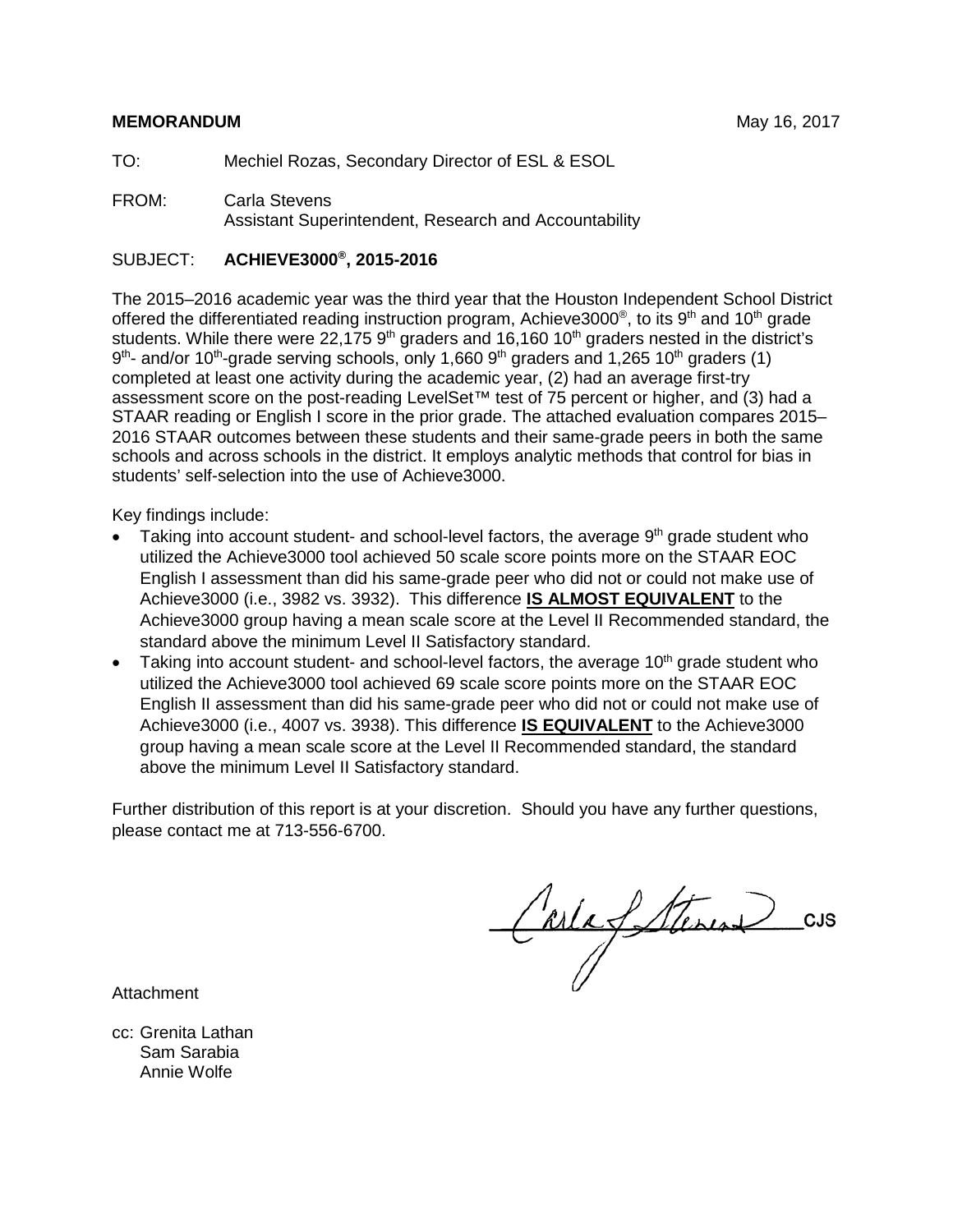



# **E V A L U A T I O N R E P O R T**

**B U R E A U O F P R O G R A M E V A L U A T I O N**

Volume 10, Issue 1, December 2016

# *Achieve3000® impacts on students' STAAR EOC English I and English II performance for the 2015–2016 academic year.*

#### **By D. Diego Torres, Ph.D.**

*Based on the Lexile® Framework, a scientific approach to reading and text measurement backed by more than two decades of ongoing research, Achieve3000®, a web-based differentiated reading program used by HISD, is designed to improve student reading ability and comprehension of increasingly complex texts by initially meeting students where they are academically. The present study focuses on cohorts of 9 th and 10th graders and assesses the impact deriving from the use of Achieve3000's reading solutions on students' scale score performance on the State of Texas Assessments of Academic Readiness End-Of-Course (STAAR EOC) for the English I and English II exams. Utilizing the inverse-probability-weighted regression adjusted (IPWRA) estimation method to account for the non-randomness of student self-selection into Achieve3000 usage, the results of this evaluation may be viewed as causal. Findings suggest that students' use of Achieve3000's web-based software leads to higher performance on the STAAR EOC exams than non-use of Achieve3000. Controlling for student- and school-level factors, the treatment effect among 9 th -grade Achieve3000 students was 50 scale score points higher than the potential outcome mean among their non-Achieve3000 peers on the English I assessment. The corresponding gain for 10th -grade Achieve3000 students over their non-Achieve3000 peers was 69 scale score points on the English II assessment. Based on these findings, it is recommended that teachers in schools that have Achieve3000 licenses actively encourage the completion of Achieve3000 exercises.*

### **Background**

Student proficiency in reading literacy remains a perennial concern of educators and education policymakers in the United States. Despite research findings, however, that even students from the most suboptimal backgrounds can be taught to read well (Snow, Burns, and Griffin, 1998), a significant proportion of the nation's children leave school without the literacy skills needed to be successful in a postindustrial society (Aud, Wilkinson-Flicker, Kristopovich, Rathbun, Wang, and Zhang, 2013). Indeed, the most recent results highlighting U.S. children's performance in reading revealed that only 35 percent of fourth graders, 36 percent of eighth graders, and 38 percent of 12th graders performed at or above proficient level (Snyder, de Brey, & Dillow, 2016).

Because classroom instruction tends to focus on materials that are grade-level specific, struggling readers do not benefit as much as their nonstruggling peers. As a result, the goal of improving reading proficiency among elementary and secondary students through means other than formal education in the classroom has proliferated in recent years. In particular, school districts around the country are actively engaged in getting students to read outside of school hours, which, even net of school effects, is associated with better performance on exams and greater odds of obtaining a university degree (Cheung and Andersen, 2003). More specifically, a number of districts, including the Houston Independent School District (HISD), are utilizing self-directed reading tools that employ differentiated instruction that takes into account students' different abilities.

For the past two years, HISD has targeted raising the literacy skills of high school freshmen and sophomores using Achieve3000's LevelSet™ assessment. Rooted in the Lexile Framework,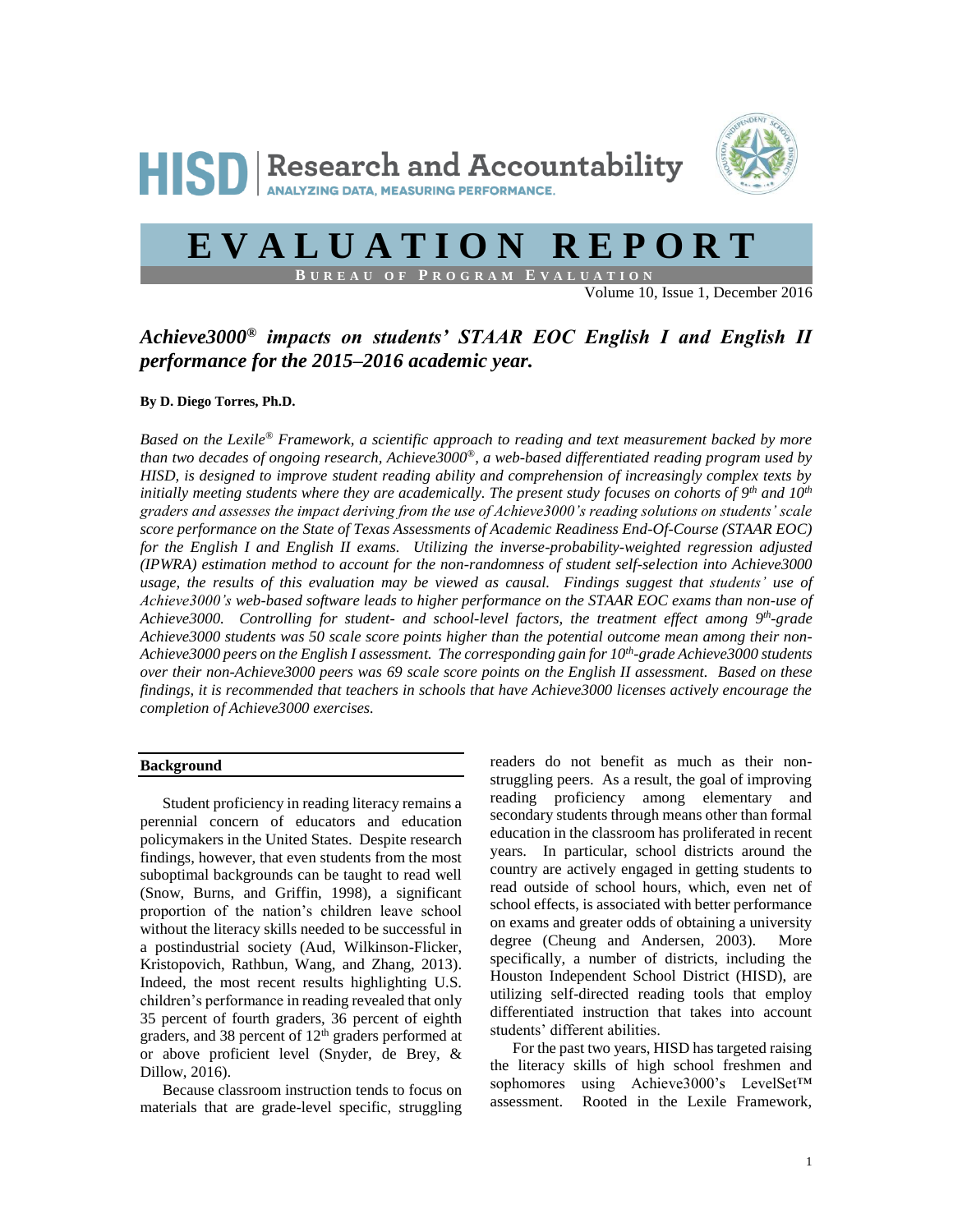Achieve3000 assessments measure the difficulty of texts and students' reading ability on the same scale to accurately match readers to appropriate texts (Achieve3000, 2016). As students use the program, they are challenged to reach ever-higher levels of reading and writing ability. The rationale behind this approach is the idea that, because students have individual backgrounds and needs, their reading instruction should be differentiated. A one-size-fitsall approach, as is taught in the traditional classroom, would necessarily leave behind the most vulnerable students, exacerbating present trends that show general poor reading proficiency of U.S. children. The aim of universal compulsory education, though, is to ensure that all students, regardless of their different origins and experiences, are prepared for the demands of a postindustrial knowledge economy.

Previous district and peer-reviewed evaluations have revealed appreciable Lexile and literacy gains across the elementary and secondary years (Borman, Park, and Min, 2015; Reeves, 2014; Torres, 2015). The largest gains, according to Achieve3000 (2015), were experienced by students who (1) completed at least two activities per week, (2) scored 75 percent or higher on the post-reading exercise assessments, (3) scored two or more years below grade level on the initial LevelSet, and (4) were English Language Learners (ELL).

# **Research Questions**

The present evaluation utilizes the 2015–2016 administrative student-level data from HISD to assess the efficacy of  $9<sup>th</sup>$  and  $10<sup>th</sup>$  grade students' use of Achieve3000 differentiated reading to improve their reading ability relative to a comparison group of their peers. Specifically,

1. Is students' use of Achieve3000 associated with, net of previous years' measured reading ability and a host of student- and school-level factors, higher scores on the State of Texas Assessments of Academic Readiness End-of-Course (STAAR EOC) English I (for  $9<sup>th</sup>$  graders) and English II (for  $10<sup>th</sup>$  graders) exams?

The STAAR EOC English assessments are suitable for the present study because they test students' reading and vocabulary development, as well as comprehension of literary and informational texts, all of which are indicative of increased literacy, and which exhibit a proficiency in abilities needed to be successful in the current and future economy.

# **Data and Method**

## *Sample*

For the 2015–2016 academic year, Achieve3000 was implemented in 38 of 54 HISD schools serving 9<sup>th</sup> or 10<sup>th</sup> grade students. While there were 22,175  $9<sup>th</sup>$  graders and 16,160 10<sup>th</sup> graders nested in the district's  $9<sup>th</sup>$  and/or  $10<sup>th</sup>$  grade serving schools, the corresponding number of same-grade students in Achieve3000 schools was 20,327 and 15,146, respectively. Of these, only those who (1) completed at least one activity during the academic year, (2) had an average first-try assessment score on the post-reading LevelSet test of 75 percent or higher, and (3) had a STAAR reading score in  $8<sup>th</sup>$ grade (for the 9<sup>th</sup>-grade sample being assessed on the STAAR EOC English I exam) or a STAAR EOC English I score in  $9<sup>th</sup>$  grade (for the  $10<sup>th</sup>$ -grade sample being assessed on the STAAR EOC English II exam), constituted the treatment group.

Ninth and 10<sup>th</sup> grade students in Achieve3000 schools who failed to meet these criteria, as well as all  $9<sup>th</sup>$  and  $10<sup>th</sup>$  grade students from the district's other schools serving  $9<sup>th</sup>$  and  $10<sup>th</sup>$  graders, constituted the potential control group. This group was similarly restricted to those who had STAAR assessment scores in both 2014–2015 and 2015– 2016. The final analytic sample, then, consisted of 1,660 9 th -grade treatment group students nested in 36 high schools, 8,683 9<sup>th</sup>-grade control group students nested in  $44$  schools,  $1,263$   $10^{th}$ -grade treatment group students nested in 35 schools, and 8,952 10<sup>th</sup>-grade control group students nested in 44 schools.

# *Measures*

*Dependent Variables.* This evaluation used students' scale scores on any version of the STAAR EOC English I and English II exams, administered in the spring of 2016, as the main outcome variables. While the majority of students in the two samples took the standard STAAR test, 266 9<sup>th</sup>-graders and 142 10<sup>th</sup>-graders took the STAAR L (Linguistic Accommodations for English Language Learners) and 353  $9<sup>th</sup>$  graders and 336  $10<sup>th</sup>$ -graders took the STAAR A (Accommodations for Students with Disabilities or Accommodations in Unexpected or Emergency Situations).

*Independent Variables.* Because the relationship between treatment (completion of at least one Achieve3000 activity during the academic year with attendant average first-try reading comprehension score of 75 percent or higher on the LevelSet post-reading exercise assessments) and STAAR EOC English assessment outcomes may depend on students' previous reading ability or other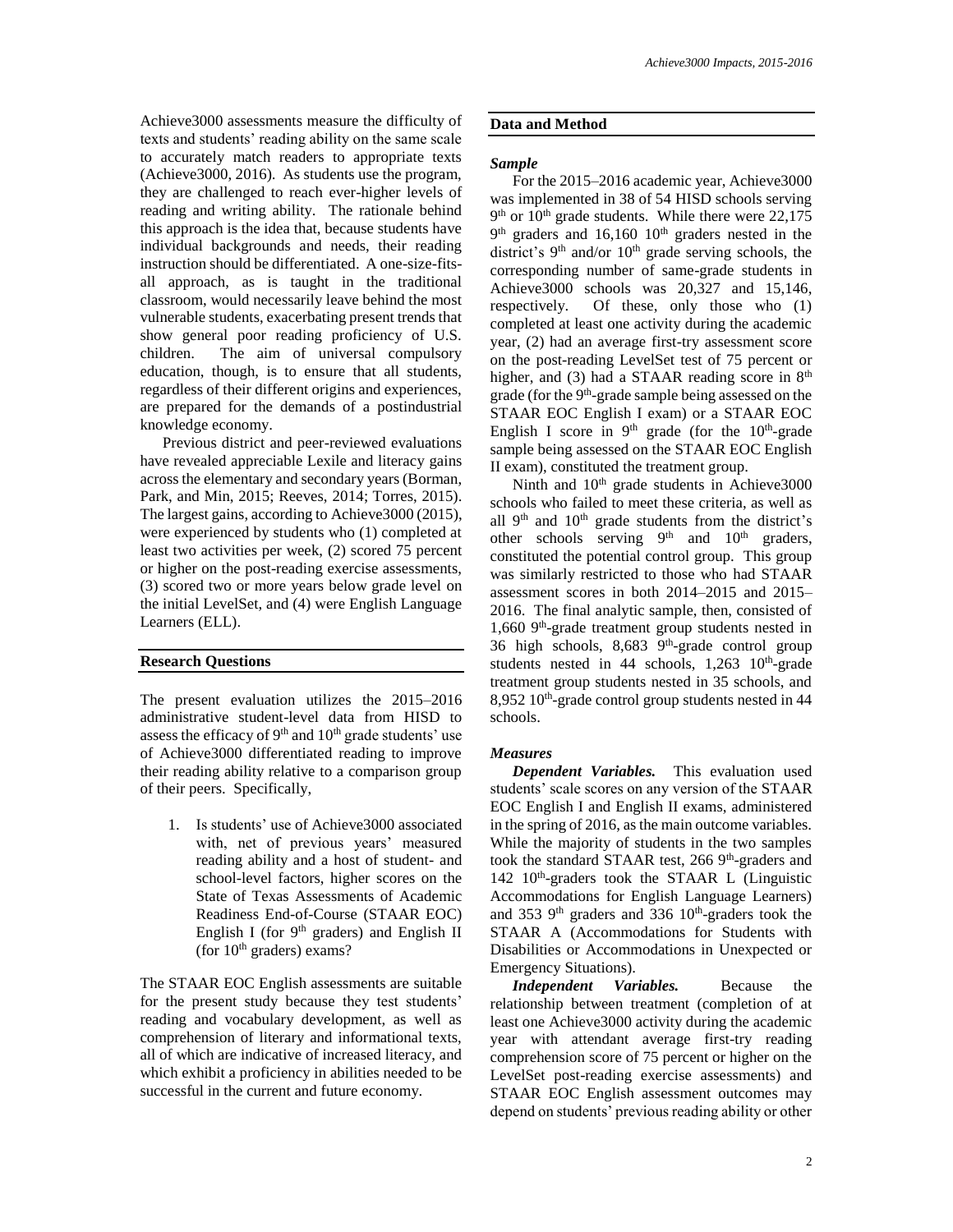demographic or school factors, this evaluation controlled for these factors. Specifically, the 2015– 2016 9<sup>th</sup>-grade sample controlled for students' 2014-2015 8<sup>th</sup>-grade STAAR reading scale scores, and the  $2015-2016$   $10<sup>th</sup>$ -grade sample controlled for students' 2014–2015 9<sup>th</sup>-grade STAAR EOC English I scale scores.

Additional student-level controls were entered for race/ethnicity, gender, current age, economic disadvantage, at-risk for dropout, English Language Learner (ELL) status, special education status, magnet student status, gifted/talented student status, and homeless student status (for more information on how these variables were operationalized, see **Appendix A**).

Finally, controls were also included to account for variation at the school level. Among these variables was whether a student was in a school (1) where the percent black exceeded the district high school mean, (2) where the percent economically disadvantaged exceeded the district high school mean, (3) where the percent at-risk exceeded the district high school mean, (4) that received the top 25 percent closing performance gap distinction, (5) that received the top 25 percent student progress distinction, (6) that received campus postsecondary readiness distinction, (7) that received campus reading/English Language Arts (ELA) academic achievement distinction, and (8) that received an accountability rating of "Improvement Required." A continuous control for the school mobility rate was also included.

# *Analytic Strategy*

*Causal Inference*. To test the causal effects of Achieve3000 usage, the inverse-probabilityweighted regression-adjusted (IPWRA) estimates were obtained (Imbens and Wooldridge, 2009). IPWRA is a doubly robust quasi-experimental statistical method that seeks to overcome what Holland (1986) stated is the "fundamental problem of causal inference," namely, that, since one can observe at most a single outcome given the exposure to a specific treatment or level of intervention, it is impossible to directly observe causal effects. In a three-step process, Achieve3000 usage was regressed on the student- and school-level factors listed above to obtain the propensity of being treated. The inverse of these propensity scores was then calculated. Finally, the inverse probabilities were used as weights in a model that regressed STAAR EOC English achievement on treatment and student- and school-level factors (Appendix A provides a more comprehensive explanation of the analytic strategy used here).

# **Results**

*Descriptive Statistics*. Before examining the main analyses of this evaluation, summary statistics of the control and treatment groups were observed separately for the 9<sup>th</sup> and 10<sup>th</sup> grade samples. Table **1** (page 4) and **Table 2** (page 5) show the means and standard deviations for student-level demographic characteristics, school-level factors, and reading/English-language ability in the previous year. The pre-test scores of 9<sup>th</sup> graders on their 8<sup>th</sup> grade STAAR Reading assessment were higher for Achieve3000 students—i.e., those in the treatment group—than for those in the comparison group (Table 1). The difference was statistically significant. While the pre-test scores of  $10<sup>th</sup>$  graders on their 9<sup>th</sup> grade STAAR EOC English I tests were also higher those in the treatment group relative to their peers in the control group, this difference was statistically nonsignificant (Table 2).

Notably, and regardless of the sample, fewer whites and Asians/Pacific Islanders were Achieve3000 students than non-Achieve3000 students, and blacks and Hispanics were slightly overrepresented in the treatment group, relative to both their control group percentages and their percentages among all control and treatment group students in the sample. In addition, a larger percentage of Achieve3000 students were classified as economically disadvantaged. For the 9<sup>th</sup>-grade sample, larger percentages of Achieve3000 students were either magnet or gifted/talented students, while smaller percentages of Achieve3000 students were, for the 9<sup>th</sup>-grade sample, at-risk, limited English proficient (LEP), or special education, or, for the 10th -grade sample, homeless students.

Trends varied across both samples with respect to school-level variables. For the 9<sup>th</sup>-grade sample, smaller percentages of Achieve3000 students than control students attended a school where the percent of black and at-risk students exceeded the district high school mean. The differences were statistically significant. Greater percentages of Achieve3000 students than control group students attended schools that received the top 25 percent closing performance gaps distinction, the campus postsecondary readiness distinction, and the campus reading/English Language Arts (ELA) academic achievement distinction. This suggests that the average school attended by those engaging and excelling at Achieve3000 activities has scores that were above the district average on the key state accountability indicators than the average school attended by those students not engaging and excelling at Achieve3000 activities. The majority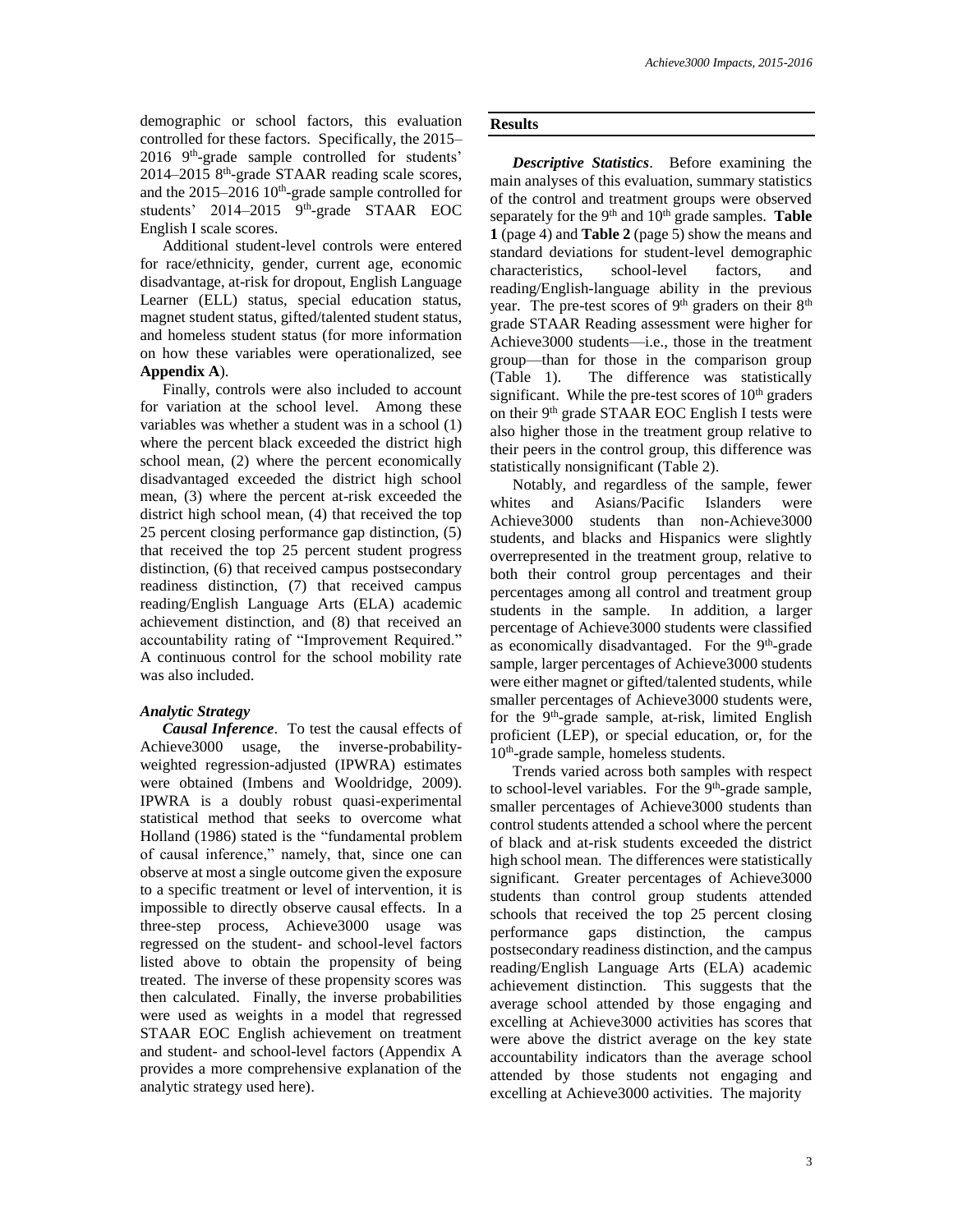| Table 1. Summary Statistics by Treatment Group Status for the 2015-2016 9th Grade Sample. |                       |       |                        |       |                          |       |                   |       |              |
|-------------------------------------------------------------------------------------------|-----------------------|-------|------------------------|-------|--------------------------|-------|-------------------|-------|--------------|
|                                                                                           | Total<br>$N = 10,354$ |       | Control<br>$N = 8,694$ |       | Treatment<br>$N = 1,660$ |       | Mean Diff. & Sig. |       |              |
|                                                                                           | Mean                  | SD    | Mean                   | SD    | Mean                     | SD    |                   | t     | $\chi^2$     |
| <b>Student-Level Variables</b>                                                            |                       |       |                        |       |                          |       |                   |       |              |
| Pre-test Score on STAAR 8th Reading                                                       | 1650.0                | 144.3 | 1641.3                 | 146.5 | 1695.9                   | 122.5 | $-54.6$           | $***$ |              |
| <b>Race/Ethnicity (%)</b>                                                                 |                       |       |                        |       |                          |       |                   |       |              |
| White                                                                                     | 7.7                   | 26.7  | 8.1                    | 27.3  | 5.8                      | 23.3  | $-2.3$            |       | $\star\star$ |
| <b>Black</b>                                                                              | 23.9                  | 42.7  | 23.9                   | 42.6  | 24.0                     | 42.7  | 0.2               |       |              |
| Hispanic                                                                                  | 63.4                  | 48.2  | 62.8                   | 48.3  | 66.5                     | 47.2  | 3.7               |       | $\star\star$ |
| Asian/Pacific Islander                                                                    | 4.0                   | 19.5  | 4.2                    | 20.0  | 2.8                      | 16.4  | $-1.4$            |       | $\star\star$ |
| Other Race                                                                                | 1.0                   | 9.8   | 1.0                    | 9.9   | 0.9                      | 9.5   | $-0.1$            |       |              |
| Gender (%)                                                                                |                       |       |                        |       |                          |       |                   |       |              |
| Female                                                                                    | 49.5                  | 50.0  | 49.3                   | 50.0  | 50.7                     | 50.0  | 1.4               |       |              |
| Male                                                                                      | 50.5                  | 50.0  | 50.7                   | 50.0  | 49.3                     | 50.0  | $-1.4$            |       |              |
| Current Age (in Years)                                                                    | 15.1                  | 0.6   | 15.1                   | 0.6   | 15.0                     | 0.5   | $-0.1$            | $***$ |              |
| Economically Disadvantaged (%)                                                            | 78.4                  | 41.2  | 77.9                   | 41.5  | 81.0                     | 39.2  | 3.1               |       | $\star\star$ |
| At-Risk (%)                                                                               | 42.5                  | 49.4  | 44.6                   | 49.7  | 31.8                     | 46.6  | $-12.8$           |       | $***$        |
| LEP $(% )$                                                                                | 13.6                  | 34.3  | 15.1                   | 35.8  | 5.9                      | 23.6  | $-9.2$            |       | $***$        |
| Special Education Student (%)                                                             | 5.9                   | 23.5  | 6.5                    | 24.7  | 2.3                      | 15.0  | $-4.3$            |       | ***          |
| Magnet Student (%)                                                                        | 24.9                  | 43.2  | 22.8                   | 42.0  | 35.4                     | 47.8  | 12.5              |       | ***          |
| Gifted/Talented Student (%)                                                               | 20.3                  | 40.2  | 19.6                   | 39.7  | 24.0                     | 42.7  | 4.5               |       | $***$        |
| Homeless Student (%)                                                                      | 10.3                  | 30.4  | 10.4                   | 30.5  | 9.8                      | 29.7  | $-0.6$            |       |              |
| <b>School-Level Variables</b>                                                             |                       |       |                        |       |                          |       |                   |       |              |
| % Black Exceeds District HS Mean (%)                                                      | 36.7                  | 48.2  | 39.1                   | 48.8  | 24.6                     | 43.1  | $-14.5$           |       | $***$        |
| % Economically Disadvantaged Exceeds<br>District HS Mean (%)                              | 61.1                  | 48.7  | 61.1                   | 48.8  | 61.3                     | 48.7  | 0.2               |       |              |
| % At-Risk Exceeds District HS Mean (%)                                                    | 57.4                  | 49.5  | 60.0                   | 49.0  | 43.9                     | 49.6  | $-16.1$           |       | $***$        |
| Top 25% Closing Performance Gaps<br>Distinction (%)                                       | 20.1                  | 40.1  | 18.2                   | 38.6  | 30.1                     | 45.9  | 11.9              |       | ***          |
| Top 25% Student Progress Distinction (%)                                                  | 27.7                  | 44.7  | 28.0                   | 44.9  | 25.8                     | 43.8  | $-2.3$            |       |              |
|                                                                                           |                       |       |                        |       |                          |       |                   |       |              |
| Campus Postsecondary Readiness<br>Distinction (%)                                         | 41.0                  | 49.2  | 40.1                   | 49.0  | 45.9                     | 49.8  | 5.8               |       | $***$        |
| Campus Reading/ELA Academic<br>Achievement Distinction (%)                                | 34.0                  | 47.4  | 32.4                   | 46.8  | 42.2                     | 49.4  | 9.7               |       | ***          |
| Campus Mobility Rate (%)                                                                  | 18.0                  | 11.3  | 18.6                   | 11.5  | 15.2                     | 9.7   | $-3.3$            | ***   |              |
| School Rated "Improvement Required" (%)                                                   | 14.4                  | 35.1  | 14.6                   | 35.3  | 13.6                     | 34.2  | $-1.0$            |       |              |

Note: The statistical significance for all treatment-control group differences are evaluated using a *t* test for continuous measures and a χ 2 for binary measures.

of these differences were also statistically significant.

Conversely, for the  $10<sup>th</sup>$ -grade sample, smaller percentages of control students than Achieve3000 students attended a school where the percent of black, economically disadvantaged, and at-risk students exceeded the district high school mean. Control group students also constituted a smaller percentage of  $10<sup>th</sup>$ -grade students who attended a school with an accountability rating of "Improvement Required." Greater percentages of control group students than Achieve3000 students attended schools that received the top 25 percent closing performance gaps distinction, the campus postsecondary readiness distinction, and the campus reading/English Language Arts (ELA) academic

achievement distinction. This suggests that the average school attended by those not engaging Achieve3000 activities has scores that were above the district average on the key state accountability indicators than the average school attended by those students engaging and excelling at Achieve3000 activities. All differences were statistically significant at the  $p < .001$  level.

Figure 1 (page 6) shows the control and treatment group means for the 9<sup>th</sup>-grade STAAR EOC English I and  $10^{th}$ -grade STAAR EOC English II outcomes. Achieve3000 9<sup>th</sup> graders outperformed their non-Achieve3000 peers. The mean difference, significant at the  $p < .001$  level, was greater than 200 scale score points on the STAAR EOC English I assessment. Similarly, Achieve3000 10<sup>th</sup> graders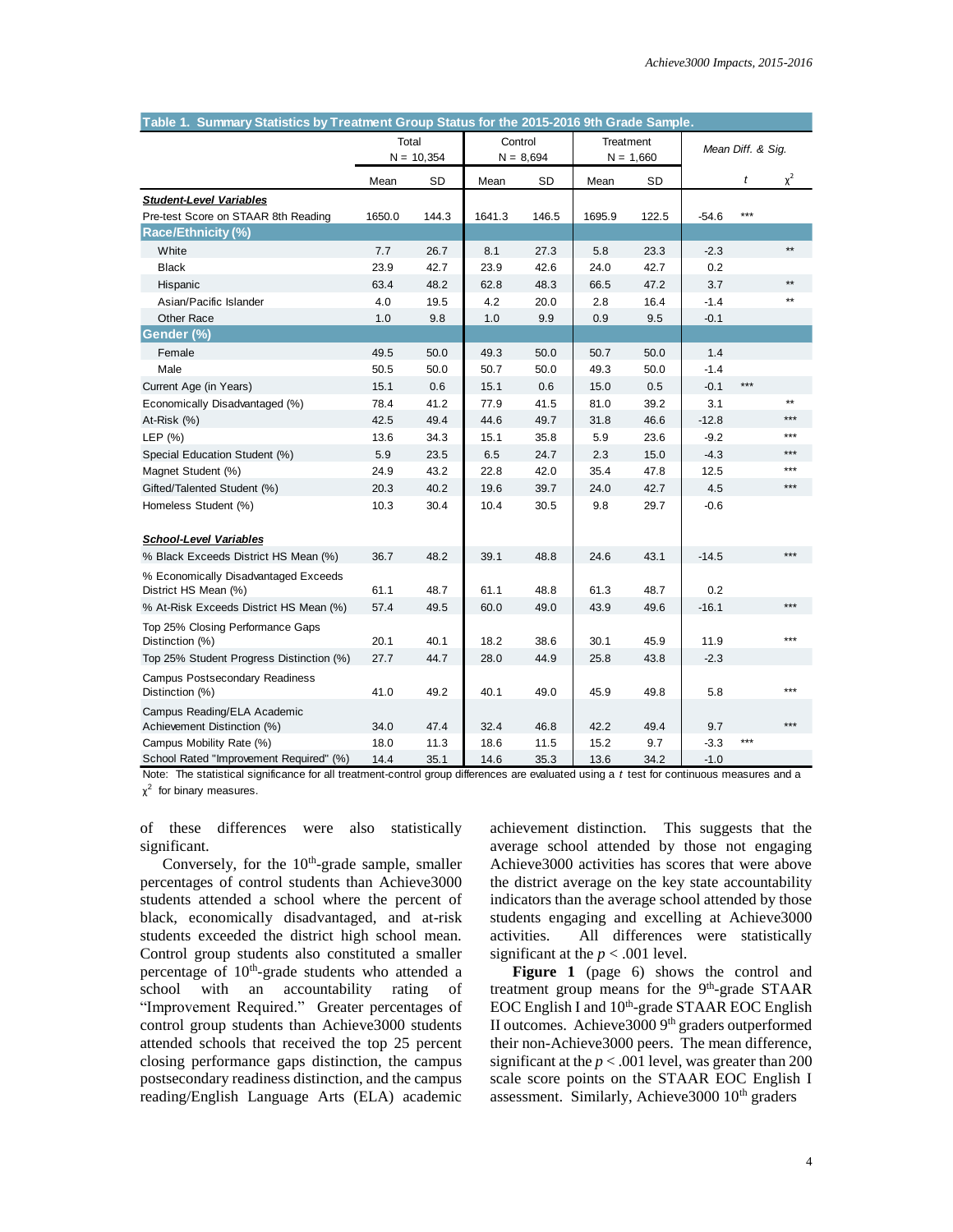| Table 2. Summary Statistics by Treatment Group Status for the 2015-2016 10th Grade Sample. |                       |       |                        |       |                          |       |                   |       |              |
|--------------------------------------------------------------------------------------------|-----------------------|-------|------------------------|-------|--------------------------|-------|-------------------|-------|--------------|
|                                                                                            | Total<br>$N = 10,214$ |       | Control<br>$N = 8,949$ |       | Treatment<br>$N = 1,265$ |       | Mean Diff. & Sig. |       |              |
|                                                                                            | Mean                  | SD    | Mean                   | SD    | Mean                     | SD    |                   | t     | $\chi^2$     |
| <b>Student-Level Variables</b>                                                             |                       |       |                        |       |                          |       |                   |       |              |
| Pre-test Score on STAAR EOC English I                                                      | 3952.6                | 601.6 | 3951.4                 | 618.8 | 3963.0                   | 461.8 | $-11.6$           |       |              |
| <b>Race/Ethnicity (%)</b>                                                                  |                       |       |                        |       |                          |       |                   |       |              |
| White                                                                                      | 8.9                   | 28.4  | 9.5                    | 29.3  | 4.4                      | 20.6  | $-5.1$            |       | $***$        |
| <b>Black</b>                                                                               | 24.2                  | 42.8  | 23.8                   | 42.6  | 27.1                     | 44.5  | 3.3               |       | **           |
| Hispanic                                                                                   | 61.7                  | 48.6  | 61.1                   | 48.7  | 65.5                     | 47.6  | 4.4               |       | $**$         |
| Asian/Pacific Islander                                                                     | 4.3                   | 20.4  | 4.6                    | 21.0  | 2.2                      | 14.7  | $-2.4$            |       | $***$        |
| Other Race                                                                                 | 0.9                   | 9.6   | 1.0                    | 9.8   | 0.8                      | 8.9   | $-0.2$            |       |              |
| Gender (%)                                                                                 |                       |       |                        |       |                          |       |                   |       |              |
| Female                                                                                     | 50.6                  | 50.0  | 50.9                   | 50.0  | 48.7                     | 50.0  | $-2.2$            |       |              |
| Male                                                                                       | 49.4                  | 50.0  | 49.1                   | 50.0  | 51.3                     | 50.0  | 2.2               |       |              |
| <b>Current Age</b>                                                                         | 16.1                  | 0.7   | 16.1                   | 0.7   | 16.0                     | 0.6   | $-0.1$            | $***$ |              |
| Economically Disadvantaged (%)                                                             | 73.8                  | 44.0  | 72.3                   | 44.7  | 84.3                     | 36.4  | 12.0              |       | $***$        |
| At-Risk (%)                                                                                | 42.0                  | 49.4  | 42.4                   | 49.4  | 39.4                     | 48.9  | $-3.0$            |       |              |
| LEP (%)                                                                                    | 9.9                   | 29.9  | 10.2                   | 30.3  | 7.6                      | 26.5  | $-2.6$            |       | $\star\star$ |
| Special Education Student (%)                                                              | 6.3                   | 24.3  | 6.7                    | 25.1  | 3.1                      | 17.3  | $-3.6$            |       | $***$        |
| Magnet Student (%)                                                                         | 33.9                  | 47.3  | 34.1                   | 47.4  | 32.5                     | 46.9  | $-1.5$            |       |              |
| Gifted/Talented Student (%)                                                                | 17.4                  | 37.9  | 17.7                   | 38.1  | 15.5                     | 36.2  | $-2.1$            |       |              |
| Homeless Student (%)                                                                       | 8.8                   | 28.3  | 8.4                    | 27.7  | 11.7                     | 32.2  | 3.4               |       | ***          |
| <b>School-Level Variables</b>                                                              |                       |       |                        |       |                          |       |                   |       |              |
| % Black Exceeds District HS Mean (%)                                                       | 35.1                  | 47.7  | 34.3                   | 47.5  | 40.7                     | 49.1  | 6.4               |       | $***$        |
| % Economically Disadvantaged Exceeds<br>District HS Mean (%)                               | 59.5                  | 49.1  | 58.0                   | 49.4  | 70.7                     | 45.5  | 12.7              |       | ***          |
| % At-Risk Exceeds District HS Mean (%)                                                     | 54.8                  | 49.8  | 53.2                   | 49.9  | 66.0                     | 47.4  | 12.7              |       | $***$        |
| Top 25% Closing Performance Gaps<br>Distinction (%)                                        | 22.8                  | 42.0  | 23.4                   | 42.3  | 18.8                     | 39.1  | $-4.6$            |       | ***          |
| Top 25% Student Progress Distinction (%)                                                   | 30.7                  | 46.1  | 31.5                   | 46.5  | 24.8                     | 43.2  | $-6.7$            |       | ***          |
|                                                                                            |                       |       |                        |       |                          |       |                   |       |              |
| <b>Campus Postsecondary Readiness</b><br>Distinction (%)                                   | 44.6                  | 49.7  | 47.4                   | 49.9  | 24.9                     | 43.2  | $-22.5$           |       | $***$        |
| Campus Reading/ELA Academic<br>Achievement Distinction (%)                                 | 37.0                  | 48.3  | 39.5                   | 48.9  | 19.2                     | 39.4  | $-20.4$           |       | ***          |
| Campus Mobility Rate (%)                                                                   | 17.0                  | 11.2  | 16.7                   | 11.3  | 19.3                     | 10.5  | 2.7               | ***   |              |
| School Rated "Improvement Required" (%)                                                    | 12.6                  | 33.1  | 11.9                   | 32.4  | 17.3                     | 37.9  | 5.5               |       | $***$        |

Note: The statistical significance for all treatment-control group differences are evaluated using a *t* test for continuous measures and a χ 2 for binary measures.

did better than their control group peers by 70 scale score points. This difference was statistically significant at the  $p < .001$  level. Despite these apparent appreciable gains in English and reading ability due to Achieve3000 usage, they do not take into account either selection bias or demographic and other control factors. To assess the causal impact of treatment group status, net of other factors, IPWRA estimates are examined.

*Achieve3000 Analysis.* The main analyses of this evaluation compare Achieve3000 students to non-Achieve3000 students. For both the 9<sup>th</sup>-grade STAAR EOC English I and 10<sup>th</sup>-grade STAAR EOC English II post-test outcomes, three models were estimated. Model 1 was unconditional and only included the treatment indicator as a predictor.

Model 2 included the treatment indicator while controlling for student-level demographic factors. Model 3, building on Model 2, further conditioned on school-level factors.

**Table B1** (see Appendix B, page 11) shows the IPWRA estimates of the effect of Achieve3000 on 9 th -grade students' performance on the 2015-2016 STAAR EOC English I assessment. The average treatment effect (ATE) was about 217 scale score points, an effect that was statistically significant. After controlling for student-level demographic factors, the ATE was attenuated slightly, though the advantage of Achieve3000 usage was still appreciable, at about 63 scale score points, and statistically significant. Further controlling for school-level factors, the potential outcome mean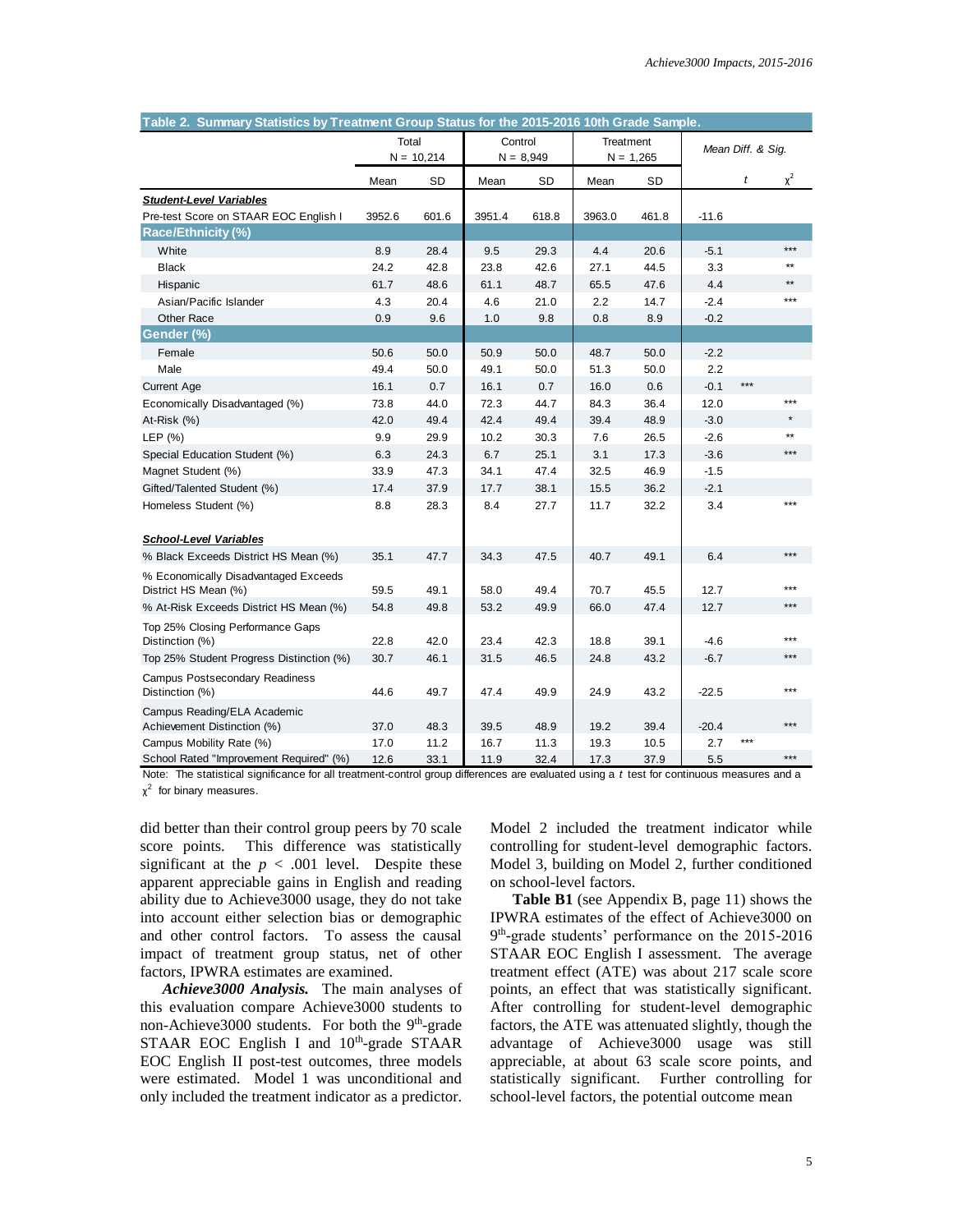

Figure 1. Post-Test Score Comparisons between Control and Treatment Groups on the STAAR 2015–2016 English I ( $9<sup>th</sup>$  Graders) and English II ( $10<sup>th</sup>$  Graders) Assessments.

scale score was about 3932 for the control group and the ATE was 50 scale score points higher than that.

**Table B2** (see Appendix B, page 11) shows the IPWRA estimates of the effect of treatment group status on 10<sup>th</sup> grade students' 2015-2016 STAAR EOC English II assessment. Similar to the results shown in Table 3, use of Achieve3000 led to a nearly 73 scale score point advantage over non-use of Achieve3000 before controlling for any other factors. This difference was statistically at the *p* < .001 level. Net of student-level demographic factors, the ATE was reduced slightly to about 68 scale score points, which was still appreciable as well as statistically significant. When both studentand school-level factors were controlled for, the potential outcome mean among control group students was 3938 scale score points while the ATE was about 69 scale score points higher than that.

## **Discussion**

This evaluation sought to understand how students' use of Achieve3000 reading solutions improved their literacy, which includes a host of skills such as literary analysis, comprehension of informational and expository texts, the writing process and writing conventions, and the rules of syntax and grammar. Utilizing an analytic method that addressed the selection bias inherent in a

completely voluntary self-directed differentiated improvement instrument such as Achieve3000's LevelSet, the results revealed statistically significant gains in students' performance on the STAAR EOC English tests. Specifically, HISD 9th graders who used Achieve3000 had a 50 scale score point advantage over their peers who did not use Achieve3000 on the EOC English I assessment, net of student demographics, family background, and school-level factors. Given the potential outcome mean for the comparison group of about 3932 scale score points, a 50-point advantage is almost equivalent to reaching the final recommended level II performance standard of academic readiness, a standard to be set for all students beginning in the 2021–2022 academic year (Texas Education Agency, 2016). The average  $9<sup>th</sup>$  grade Achieve3000 student, then, is ahead of schedule in reaching the higher reading standard to which the district is moving incrementally.

Not unlike the gains to English-language ability seen among 9<sup>th</sup> grade Achieve3000 students, those witnessed among  $10<sup>th</sup>$  graders, which was on the order of 69 scale score points, were also the difference between meeting the 2015–2016 level II satisfactory progression standard of academic readiness and the 2021–2022 final recommended level II performance standard of academic readiness. A 69 scale score point advantage among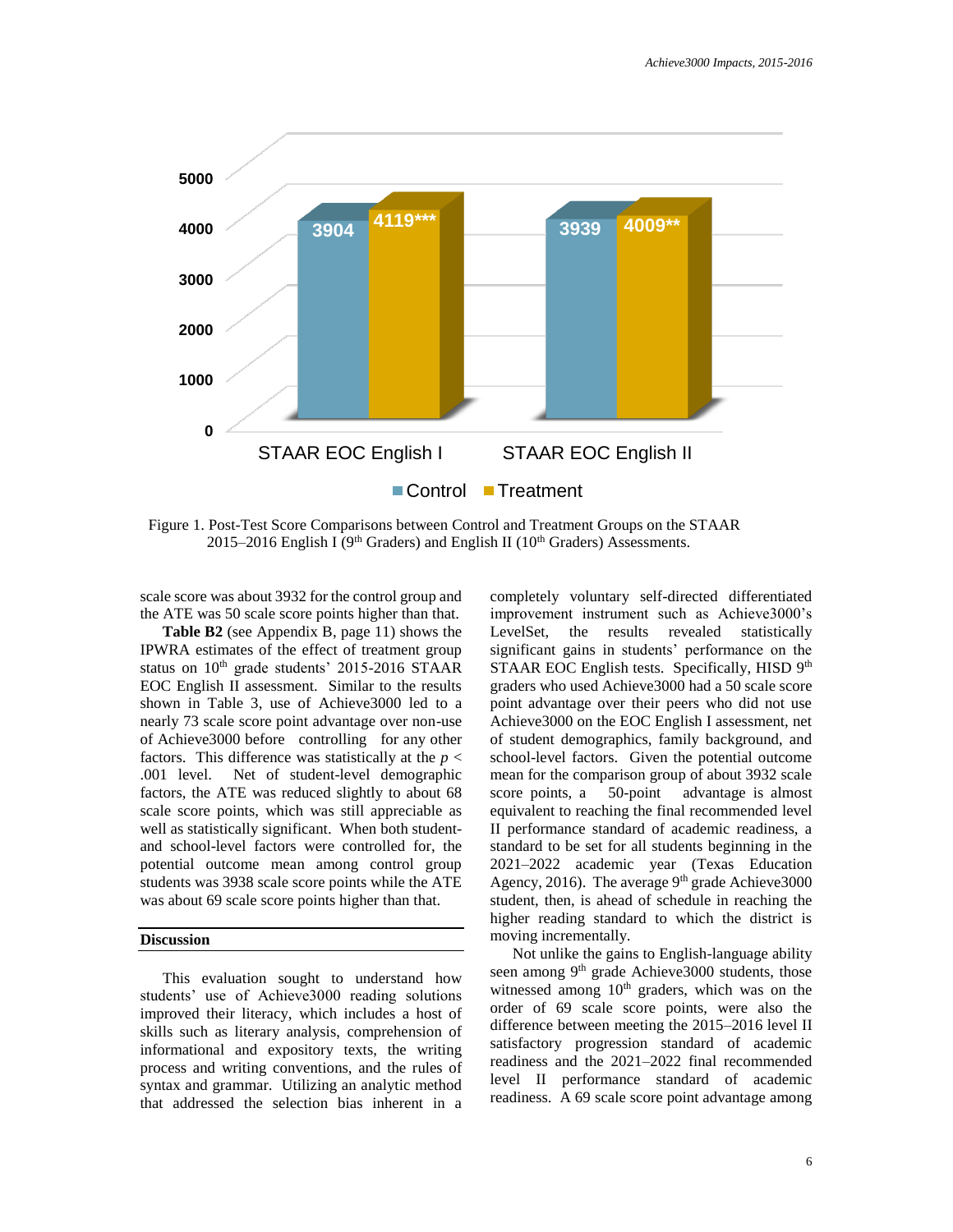Achieve $3000$   $10<sup>th</sup>$  graders over the potential outcome mean among the comparison group of  $10<sup>th</sup>$ graders of about 3938 scale points suggests that the former group are well ahead in meeting the higher reading standards currently set for the 2021–2022 academic year (Texas Education Agency, 2016).

To the extent that the knowledge economy depends on how successfully engaged students are with the reading and writing demands of secondary, and eventually postsecondary, education, these gains, derived from the use of Achieve3000, are both needed and desirable for a broader set of students. The acquisition of increasingly abstract concepts and the ability of students to analyze and synthesize information from multiple sources improve the aim of the district to produce graduates who are more competitive in a global context (OECD, 2000). Indeed, improved literacy contributes to individuals' personal development inasmuch as individuals parlay such skills to enhance their participation in society and their employability in the labor market. In the aggregate, then, improved literacy has important consequences for both labor force participation and unemployment rates. The more students gain in reading competencies and literacy skills, the higher the labor-force participation rate will be and the lower the unemployment rate will be.

The more immediate concern of district policymakers with respect to literacy is focused on its impact on the likelihood of higher academic achievement, school completion, and postsecondary enrollment and attendance. While it is true that literacy skills are primarily a result of formal education, to a considerable degree they may be augmented by factors outside the classroom such as self-directed differentiated programs like Achieve3000 that actually do what they are designed to do when used with fidelity. However literacy is increased, though, it is doubtless that it leads to higher measured academic ability, which is associated with higher attainment. Not only do students excel in the classroom, but they pursue ever-higher levels of education beyond the secondary level, whether that education is traditional postsecondary attendance at a college or university or whether it is the initiation into a trade or guild.

# *Limitations*

The findings of this evaluation notwithstanding, there are a few limitations that could attenuate the effects of Achieve3000 on student outcomes. First, it would be beneficial to know the extent to which teacher attributes account for students' Englishlanguage ability. In particular, how, if at all, do students' primary English teachers change the strong causal impact of Achieve3000 on their achievement on the STAAR English assessment? Unfortunately, because mobility between classrooms can be considerable, particularly at the beginning of the academic year, it is difficult, and therefore not feasible, to parse teacher effects from Achieve3000 effects. It is hoped that school effects are highly correlated with teacher effects such that the absence of the latter in the models shown in this paper is inconsequential. It cannot be gainsaid, however, that controlling for teacher effects is also desirable as it is certainly possible that some teacher effects are not correlated with school effects.

Two other limitations relate to the services provided by the vendor: days of on-site professional development and/or online workshops for teachers and the access capacity at each Achieve3000 school. The former allows for an assessment of whether Achieve3000 effectiveness is a consequence of the amount of formal training provided to teachers. For instance, some schools received more days of onsite training and no online workshop training while other schools received fewer days of on-site professional development supplemented by online workshop training. Might these differences in professional development between schools attenuate the Achieve3000 impact on student outcomes? While such information was available in prior academic years, however, no such data was made available for the 2015–2016 academic year.

The latter limitation related to services provided by the vendor, i.e., platform access at each site, coupled with grade-specific enrollment numbers, would allow for an assessment of the extent to which potential availability constraints might prevent Achieve3000 usage by those who desire to use it and, hence, attenuate the effect of Acheive3000 on student outcomes. If a school has a limited number of platforms, but a glut of students attempting to use them, overall Achieve3000 usage could be high but would vary across individuals such that some would have fewer completed exercises than they might have had at a site with more platforms. This underutilization of Achieve3000, if it exists and if it could be accounted for, could potentially reveal an underestimation of the impact of Achieve3000 given that the numbers of students is large enough. The more students engage the tool, the more they are likely to improve those skills in which they once underperformed.

# *Conclusion*

Consistent with the findings of the two previous academic years, the present evaluation found that Achieve3000's self-directed differentiated reading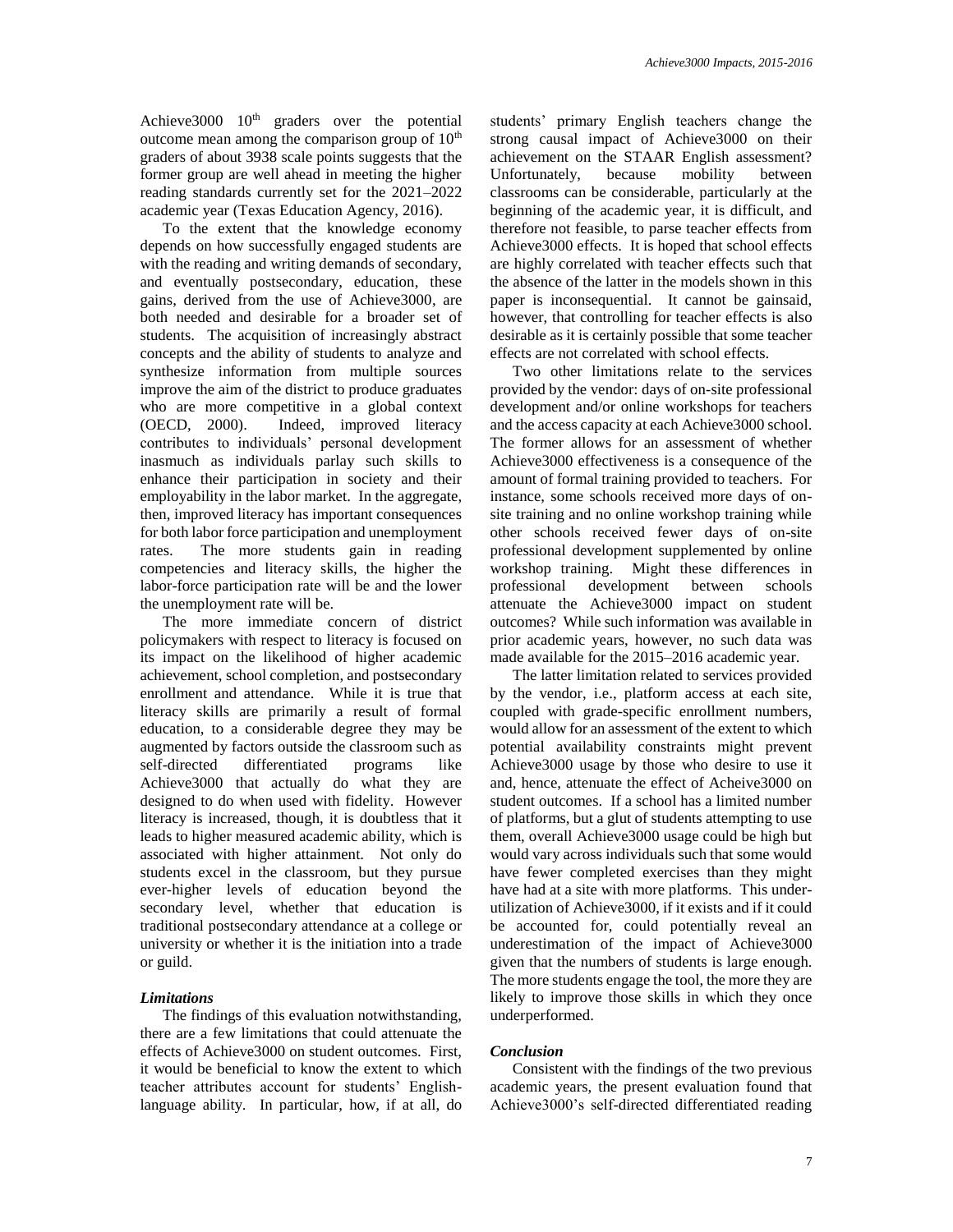solutions are beneficial to students' literacy, where literacy is understood to be comprised of skills aimed at analysis and synthesis of printed (or electronic) texts in a process of personal development that has long-term consequences relative to achievement, years of schooling, and labor force participation. The clear implication of this is that the district should not only continue to employ this tool, as it will likely remain a boon to 9<sup>th</sup> and 10<sup>th</sup> grade students' academic achievement, but it might also consider purchasing additional licenses to extend Achieve3000 availability to elementary and middle school grades as well. At the school level, English-Language Arts, Reading, and English teachers, after they have undergone professional development training on Achieve3000 reading solutions, should actively encourage their students to engage the tool at every opportunity, particularly as a supplementary resource to enhance literacy skills beyond the classroom. Such encouragement should occur on a regular basis so that student knowledge of Achieve3000 becomes second nature. The greater the degree of awareness that the Achieve3000 tool is one that students can utilize at any time, the greater will be the potential benefit to those who take advantage of it. The ultimate result across the district could be a dramatic rise in the aggregate literacy rate, fulfilling in one aspect the aim of the district to produce graduates who have the skills necessary to compete with their peers around the world.

#### **References**

- Achieve3000. (2015). National Lexile study 2014–2015. Retrieved from
	- http://doc.achieve3000.com/marketing/A15- 004\_NationalLexile\_2014-15\_Final.pdf
- Achieve3000. (2016). Achieve3000's LevelSet Assessment frequently asked questions. Retrieved from

http://doc.achieve3000.com/article/LexileFAQ/Lexil eFAQ.pdf.

- Aud, S., Wilkinson-Flicker, S., Kristapovich, P., Rathbun, A., Wang, X., & Zhang, J. (2013). *The condition of education 2013* (NCES 2013-037). Washington, D.C.: U.S. Department of Education, Institute of Education Sciences.
- Borman, G. D., Park, S. J., & Min, S. (2015). The districtwide effectiveness of the Achieve3000 program: A quasi-experimental study (ED558845). Washington, D.C.: U.S. Department of Education, Institute of

Education Sciences.

- Cameron, A. C., & Trivedi, P. K. (2005). *Microeconometrics: Methods and applications.* New York: Cambridge University Press.
- Cheung, S. Y., & Andersen, R. (2003). Time to read: Family resources and educational outcomes in Britain. *Journal of Comparative Family Studies*, 413– 433.
- Holland, P. W. (1986). Statistics and causal inference. *Journal of the American statistical Association*, *81*(396), 945-960.
- Huber, P. J. (1967, June). The behavior of maximum likelihood estimates under nonstandard conditions. In *Proceedings of the fifth Berkeley symposium on mathematical statistics and probability* (Vol. 1, No. 1, pp. 221-233). Berkeley, CA: University of California Press.
- Imbens, G. W., & Wooldridge, J. M. (2009). Recent developments in the econometrics of program evaluation. *Journal of economic literature*, *47*(1), 5– 86.
- OECD. (2000). *Literacy in the information age: Final report of the international adult literacy survey*. Paris: OECD.
- Snow, C. E., Burns, M. S., & Griffin, P. (Eds.). (1998). *Preventing reading difficulties in young children*. Washington, D.C.: National Academies Press.
- Snyder, T. D., de Brey, C., & Dillow, S. A. (2016). *Digest of education statistics 2014* (NCES 2016-006). Washington, D.C.: U.S. Department of Education, Institute of Education Sciences.
- Reeves, B. R. (2014). What was the impact of the Achieve3000 literacy program on student reading performance, 2013–2014. Houston, TX: Houston Independent School District.
- Texas Education Agency. (2016, November 1). STAAR raw score conversion tables for 2015–2016. Retrieved from
- http://tea.texas.gov/Student\_Testing\_and\_Accountab ility/Testing/State\_of\_Texas\_Assessments\_of\_Acade mic\_Readiness\_(STAAR)/STAAR\_Raw\_Score\_Con version\_Tables\_for\_2015-2016/
- Torres, D. D. (2015). Achieve3000 impacts on student reading and STAAR EOC English I, English II, and Biology exams for the 2014–2015 academic year. Houston, TX: Houston Independent School District.
- White, H. (1980). A heteroskedasticity-consistent covariance matrix estimator and a direct test for heteroskedasticity. *Econometrica* 48: 817–830.
- Wooldridge, J. M. (2007). Inverse probability weighted estimation for general missing data problems. *Journal of Econometrics*, *141*, 1281-1301.
- Wooldridge, J. M. (2010). *Econometric analysis of cross*  section and panel data. 2<sup>nd</sup> ed. Cambridge, MA: MIT Press.

For additional information contact the HISD Department of Research and Accountability at 713- 556-6700 or e-mail Research@Houstonisd.org.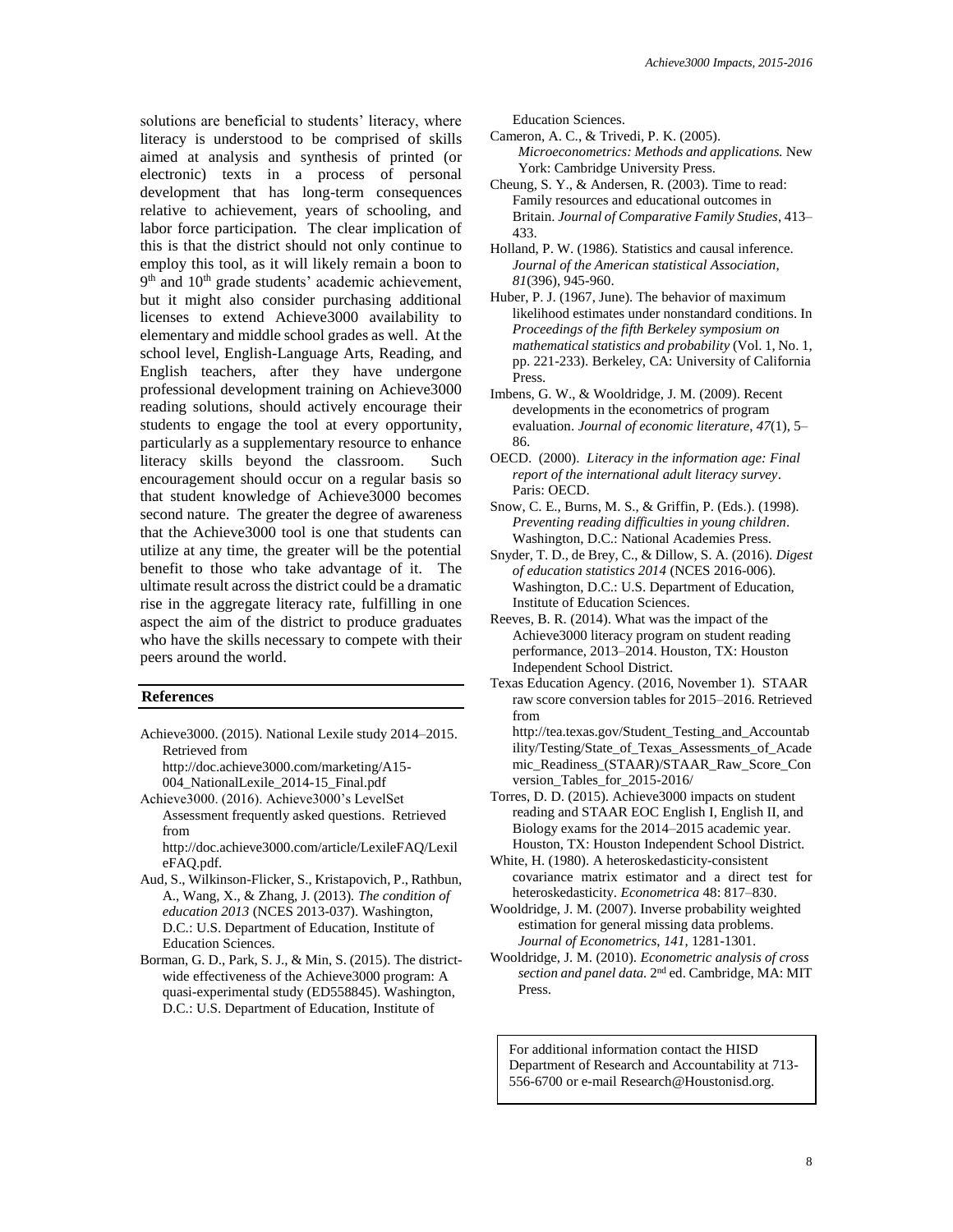#### **Appendix A**

#### **Independent Variables**

There were four race/ethnicity variables, each of which was dummy coded: Black  $(0 = non-Black,$  $1 = Black$ ), Hispanic (0 = non-Hispanic, 1 = Hispanic), Asian/Pacific Islander (0 = non-Asian/Pacific Islander,  $1 =$  Asian/Pacific Islander), and other race  $(0 =$  non-other race,  $1 =$  other race). Whites served as the reference group. Gender was coded 0 if a student was female and 1 if a student was male. Current age was an integer centered at the grand mean. Economic disadvantage was determined by whether a student did not qualify for reduced or free lunch or receive other family aid or services (coded 0) or did quality for reduced or free lunch or receive other family aid or services (coded 1). At-risk status was dummy coded  $(0 = not-at-risk, 1 = at-risk)$  based on whether a student met one or more of thirteen (13) criteria under TEC §29.081, Compensatory and Accelerated Instruction. English Language Learner (ELL) status was coded 0 for non-ELL students and 1 for ELL students. Dummy variables were also included for whether a student was categorized as a special education student  $(0 = non-special education)$ student,  $1 =$  special education student), magnet student  $(0 =$  non-magnet student,  $1 =$  magnet student), gifted/talented student ( $0 =$  non-gifted/talented student,  $1 =$  gifted/talented student), or homeless student  $(0 = non-homeless student, 1 = homeless student).$ 

#### **Analytic Strategy**

Because neither the implementation of Achieve3000 at a specific school nor its use by particular students within those schools are random processes, statistical analyses examining its relationship to specific outcomes must address the non-representative nature deriving from these non-random processes. While simple regression techniques may reveal statistically significant associations between the use of Achieve3000 and students' achievement, such associations may not be viewed as causal since there may be unobserved differences among students that drives them to both do better academically, generally, and to also complete more Achieve3000 activities. To be able to say that Achieve3000 produced specific results and was not merely associated with them, the counterfactual model of causal inference requires the use of statistical methods that remove bias. The counterfactual, or potential outcomes, framework requires that we ask what an individual's outcome would have been had they been exposed to a condition other than that to which they were exposed. That is, we want to know, for all subjects in a study, their potential outcomes under all possible treatment assignments.

The implication of the fundamental problem of causal inference, then, is that the researcher is presented with a missing data problem. To resolve this problem, assumptions must be made about the data to fill in the missing values. To arrive at an unbiased and consistent estimate of the average treatment, or causal, effect, it is sufficient to assume that individuals in the treatment group, on average, are identical to individuals in the control group with respect to potential outcomes. Most often this condition may be achieved by random assignment of individuals to treatment and control.

Sometimes, however, random assignment is not possible, and all that the researcher has are actually observed outcomes. In this case, a sufficient condition that must hold to arrive at an unbiased and consistent estimate of the average treatment, or causal, effect is that of *ignorability*. Specifically, the potential outcomes under the treatment or control condition must be jointly independent of assignment to the treatment or control condition. In the present study, this simply means that students' use or nonuse of Achieve3000 must be independent of their likelihood of achieving increased reading acuity. Since in observational studies ignorability seldom holds without adjustments, this evaluation conditions on students' demographic and school-level factors. Selecting on enough observable covariates in this way allows one to confidently assert the nonexistence of any unobservable covariates that affect both the treatment assignment and the potential outcomes.

Use of the treatment effects estimator also requires the assumptions that each individual has a positive probability of receiving, net of covariates, each treatment level (the overlap assumption), and that the potential outcomes and treatment or control status of each individual are unrelated to the potential outcomes and treatment or control status of all other individuals in the population (the independent and identically distributed [i.i.d.] sampling assumption; Imbens and Wooldridge, 2009; Wooldridge, 2010).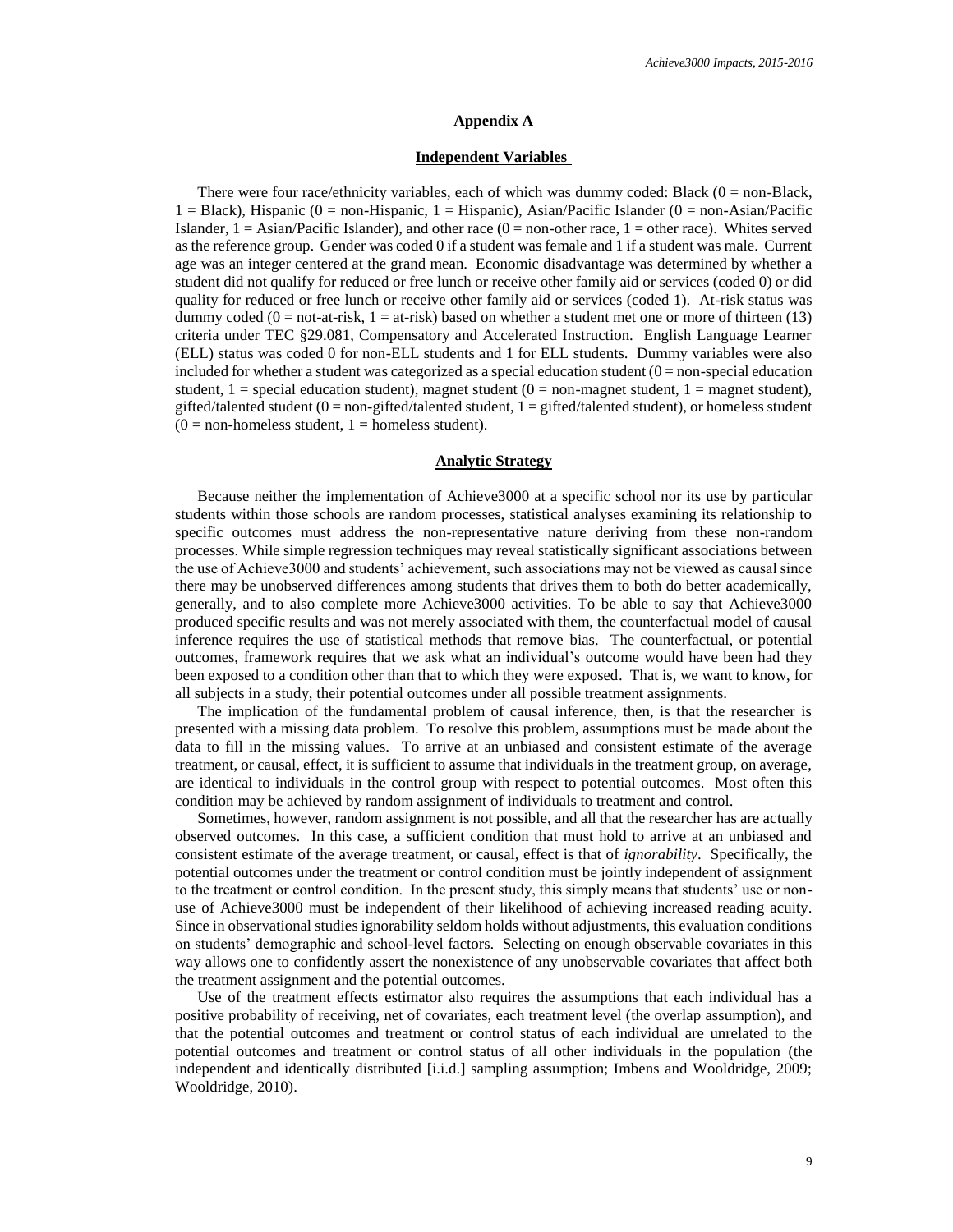*IPWRA*. To approximate the results that might be obtained if the district had implemented Achieve3000 via randomization, and therefore to make causal claims, this study utilized a form of regression adjustment that is weighted by the inverse of the probability of receiving the treatment received (see Cameron & Trivedi [2005] and Wooldridge [2007, 2010] for a comprehensive overview of the inverse-probability-weighted regression adjustment estimator). The IPWRA estimator uses three steps to estimate treatment effects. First, employing a logit model, the treatment model estimates, for each student in the sample, the probability of treatment assignment (i.e., the propensity score is calculated). The propensity scores allow for students to be matched within each treatment level. As long as each student has a positive probability of receiving each treatment level, the inverse weights will not be too large. Second, an ordinary least squares (OLS) regression is fitted, in which the inverse of the estimated propensity scores are used as weights on the treatment dummy, controlling for covariates, to estimate the treatment-specific predicted outcomes for each student in the sample. Third, the average treatment effect is computed by contrasting the weighted average of the predicted outcomes of the treatment and control groups. Because treatment assignment is assumed to be independent of the potential outcomes, net of covariates, this three-step process provides consistent estimates of the average treatment effect. To correct for the three-step process, Huber-White standard errors are reported (Huber, 1967; White, 1980).